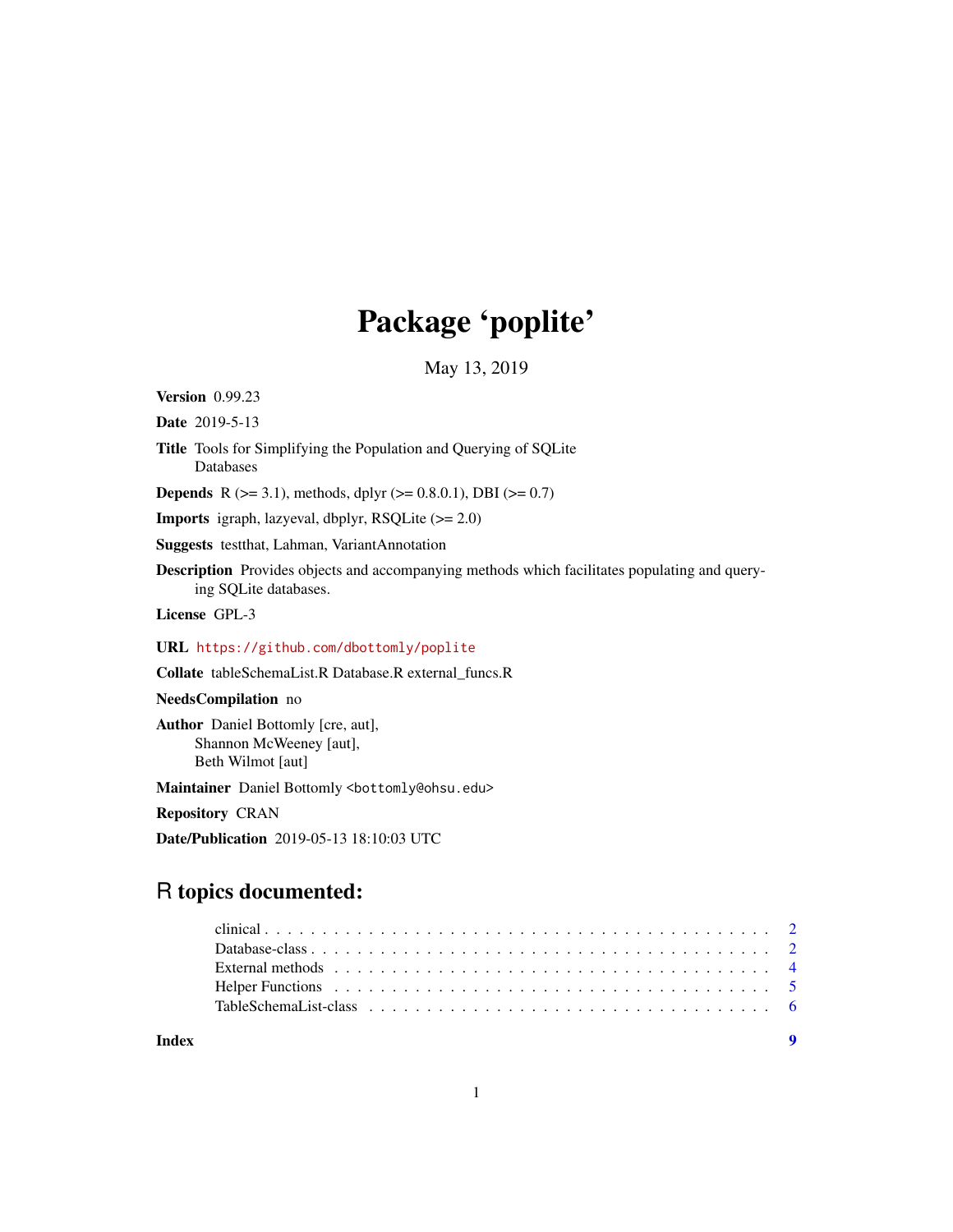<span id="page-1-0"></span>

#### Description

A synthetic sample tracking dataset consisting of a clinical table containing clinical information on a set given fictional patients (samples in this context). A samples table which contains addition information on the samples in the clinical dataset including whether they have had DNA collected from them. Finally there is a DNA table which indicates the quality of a given DNA specimen as well as the ID provided by the DNA isolation lab. See the vignette for more descriptions and an example of loading and querying the data using poplite.

#### Usage

```
data("clinical")
```
#### Format

The format is:

| "clinical" | data.frame |
|------------|------------|
| "samples"  | data.frame |
| "dna"      | data.frame |

#### Examples

```
data(clinical)
str(clinical)
str(samples)
str(dna)
```
Database-class *Class* "Database"

#### Description

An object representing an SQLite database containing both the location of the file as well as a TableSchemaList object describing the structure of the database.

#### Objects from the Class

Objects can be created by calls of the form Database(tbsl, db.file).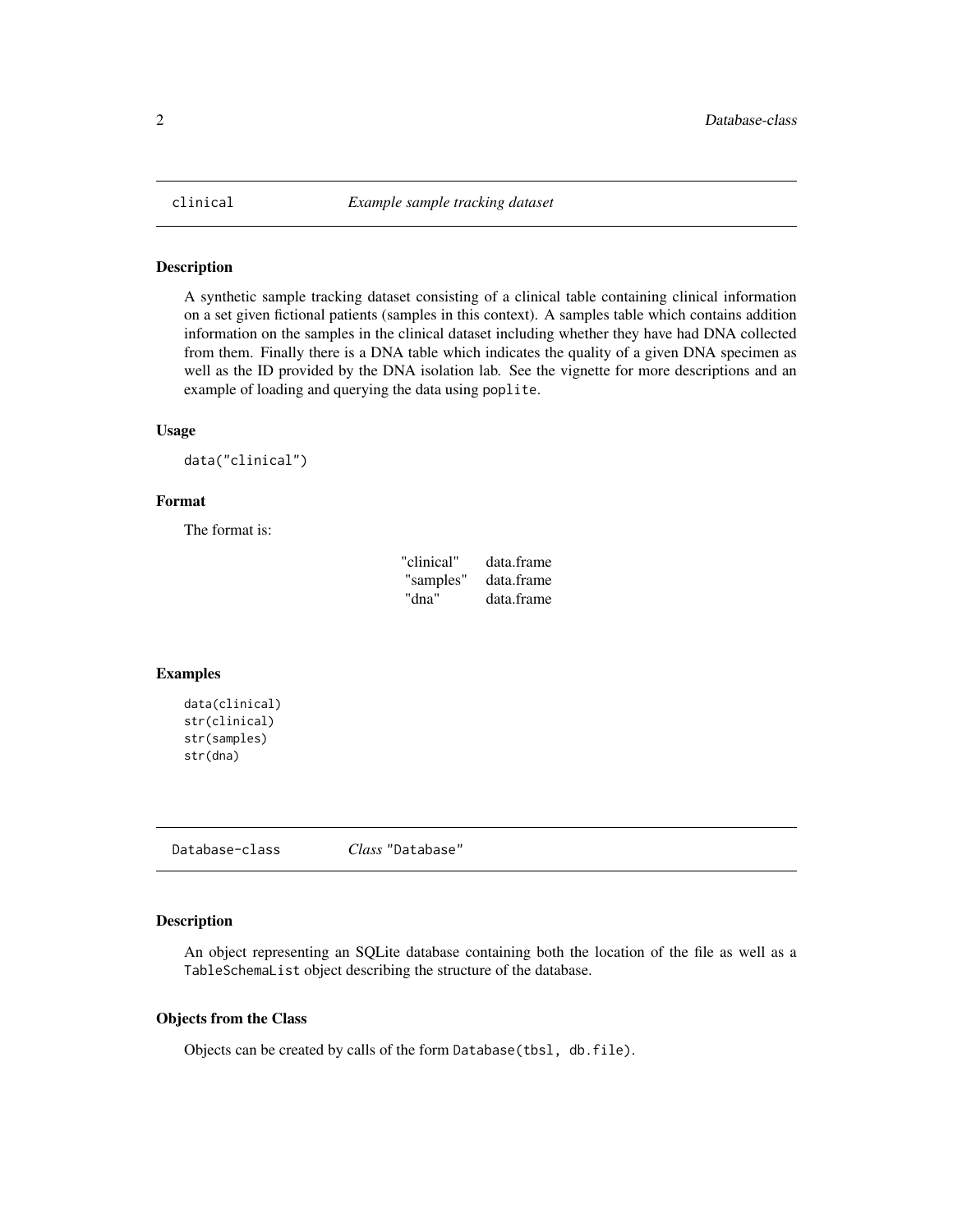#### <span id="page-2-0"></span>Database-class 3

#### **Slots**

tbsl: Object of class "TableSchemaList" representing the current or desired database schema db.file: Single file path to the desired location of the database

connection: An object of class "SQLiteConnection"

#### Methods

- isOpen signature(obj = "Database"): Return a logical value indicating if the database connection is open
- columns signature(obj = "Database"): Returns a list of the database table columns indexed by table name
- dbFile signature(obj = "Database"): Returns the file path associated with the database
- populate signature(obj = "Database"), ..., use.tables =  $NULL$ , should.debug =  $FALSE$ : Populate an SQLite database using the schema and location from the Database object and the data to be inserted as specified in the dta.func element of the TableSchemaList. The use.tables argument can be used to limit the tables populated. The should.debug argument outputs more verbose messages regarding the SQL queries.

schema signature(obj = "Database"): Returns the associated TableSchemaList object

tables signature(obj = "Database"): Returns a character vector containing the table names

#### Author(s)

Daniel Bottomly

#### See Also

[TableSchemaList](#page-5-1)

#### Examples

```
if (require(Lahman) && require(RSQLite))
{
baseball.teams <- makeSchemaFromData(TeamsFranchises, name="team_franch")
baseball.teams <- append(baseball.teams, makeSchemaFromData(Teams, name="teams"))
relationship(baseball.teams, from="team_franch", to="teams") <- franchID ~ franchID
baseball.db <- Database(baseball.teams, tempfile())
tables(baseball.db)
columns(baseball.db)
schema(baseball.db)
populate(baseball.db, teams=Teams, team_franch=TeamsFranchises)
examp.con <- dbConnect(SQLite(), dbFile(baseball.db))
```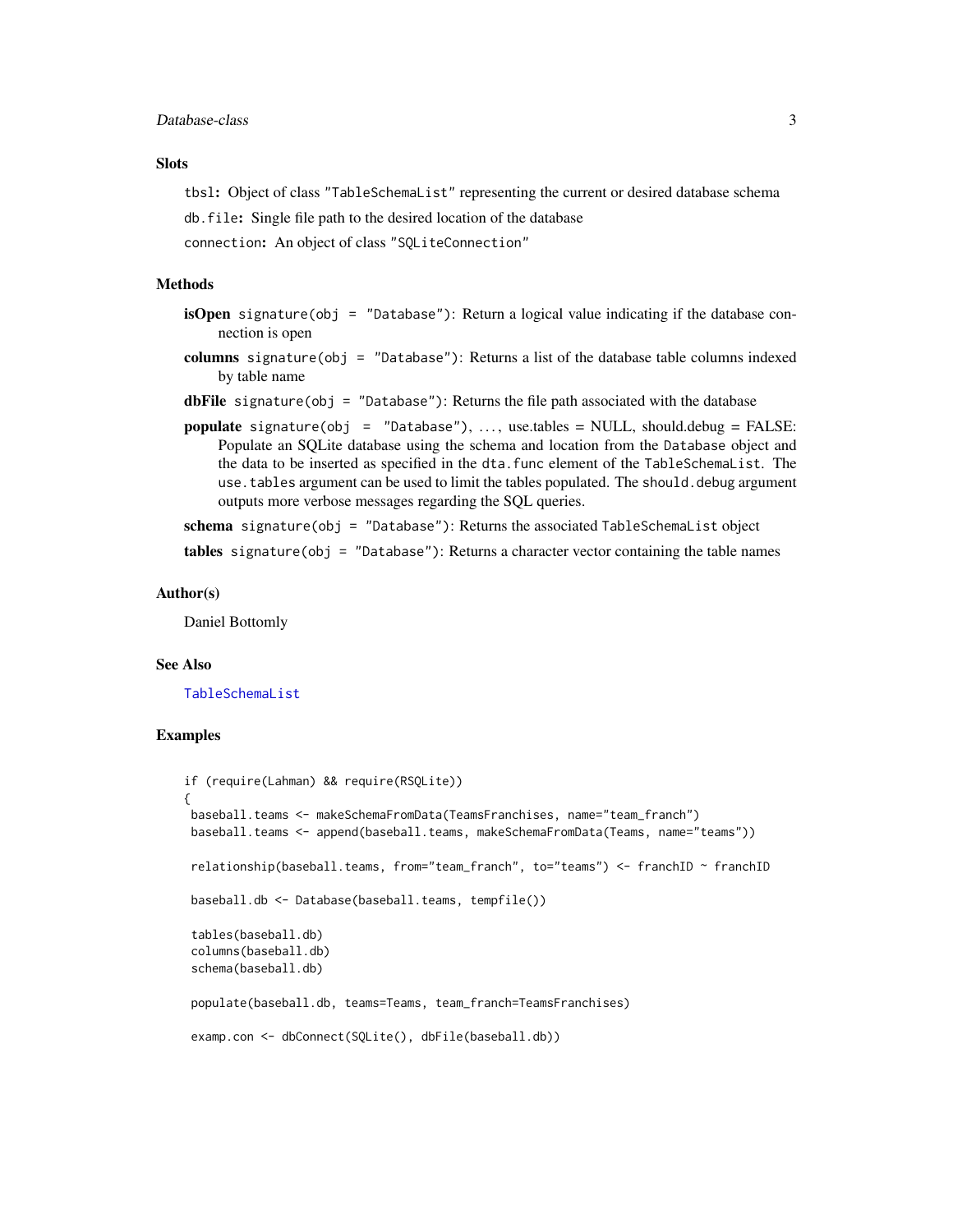```
dbListTables(examp.con)
head(dbReadTable(examp.con, "teams"))
head(dbReadTable(examp.con, "team_franch"))
dbDisconnect(examp.con)
}
```
External methods *Specific methods for generics defined in external packages.*

# <span id="page-3-1"></span>Description

These functions provide convienient interfaces to functionality provided in external packages (currently only **dplyr**). See the vignette and below examples.

# Usage

```
filter(.data, ..., .preserve = FALSE)
select(.data, ...,.tables=NULL)
```
# Arguments

| .data     | A Database object.                                                                                                                                                                                                                                                                                                                                                            |
|-----------|-------------------------------------------------------------------------------------------------------------------------------------------------------------------------------------------------------------------------------------------------------------------------------------------------------------------------------------------------------------------------------|
| .tables   | A character vector indicating the table(s) the specified columns refer to.                                                                                                                                                                                                                                                                                                    |
| .preserve | Currently ignored.                                                                                                                                                                                                                                                                                                                                                            |
| $\ddots$  | For filter, a single valid R expression which would result in a logical vector<br>upon execution. For select, expression indicating the columns to choose from<br>the given table(s). See the examples in dplyr::filter and dplyr::select. In<br>addition, the names of the tables can be prepended to each variable name similar<br>to SQL statements (e.g. 'table.column'). |

#### Value

An object of class tbl\_sqlite.

## Author(s)

Daniel Bottomly

#### See Also

[filter](#page-3-1),[select](#page-3-1)

<span id="page-3-0"></span>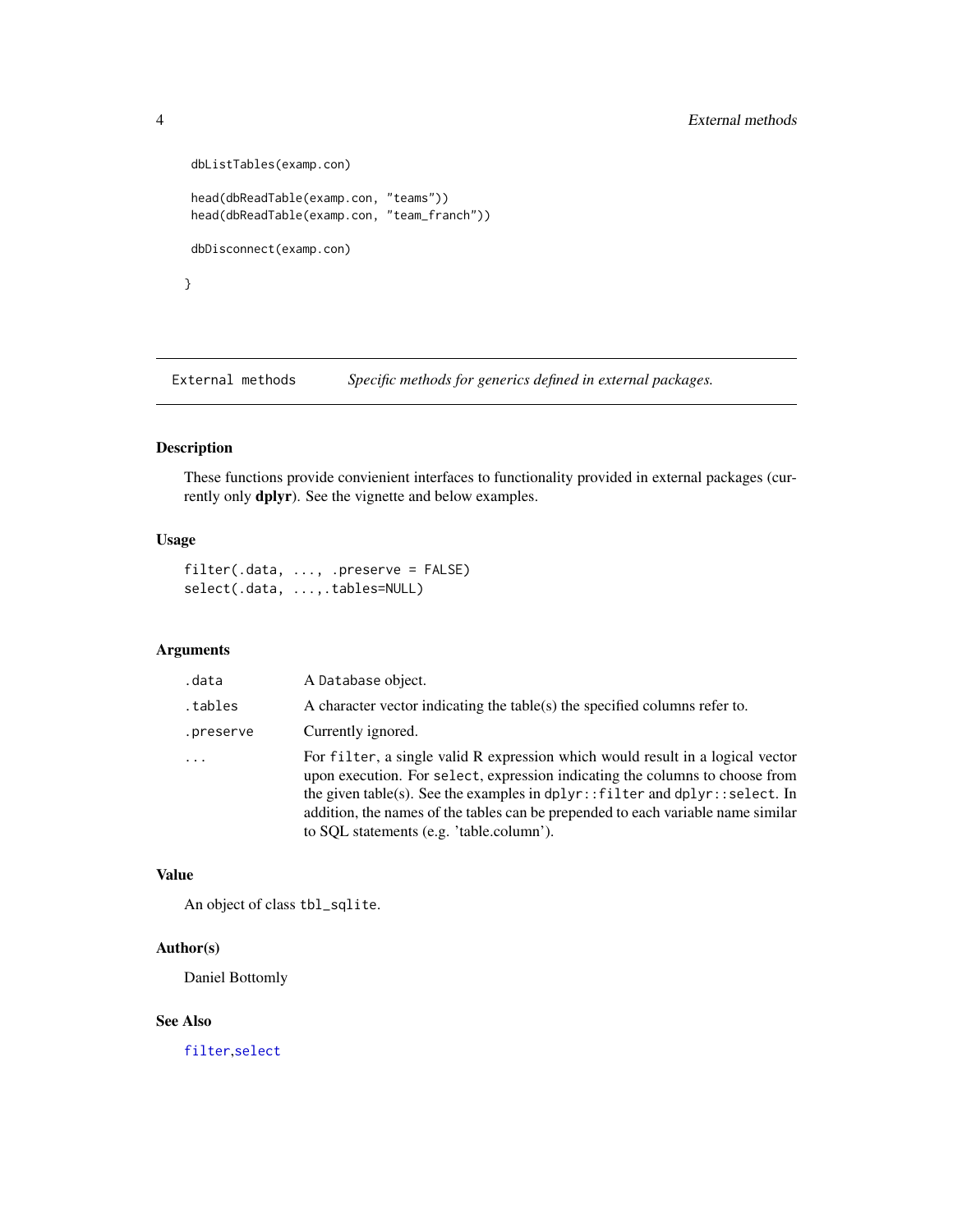# <span id="page-4-0"></span>Helper Functions 5

### Examples

```
if (require(Lahman))
{
    baseball.teams <- makeSchemaFromData(TeamsFranchises, name="team_franch")
    baseball.teams <- append(baseball.teams, makeSchemaFromData(Teams, name="teams"))
   relationship(baseball.teams, from="team_franch", to="teams") <- franchID ~ franchID
    baseball.db <- Database(baseball.teams, tempfile())
    populate(baseball.db, teams=Teams, team_franch=TeamsFranchises)
    select(baseball.db, .tables="teams")
    select(baseball.db, .tables=c("teams", "team_franch"))
    select(baseball.db, yearID:WCWin, franchName)
    filter(baseball.db, active == "Y")
  select(filter(baseball.db, active == "Y" & W > 50 & teamID == "CAL"), active, W, teamID)
}
```
Helper Functions *Functions to facilitate the creation of* poplite*\'s data structures.*

#### Description

These functions facilitate the creation of TableSchemaList objects from existing or supplementary R data structures such as the data.frame.

#### Usage

```
makeSchemaFromData(tab.df, name=NULL,dta.func=NULL)
makeSchemaFromFunction(dta.func, name,...)
correct.df.names(tab.df)
```
#### **Arguments**

| tab.df   | A data. frame representing a database table                                                                                                                                              |
|----------|------------------------------------------------------------------------------------------------------------------------------------------------------------------------------------------|
| name     | Desired name of the database table                                                                                                                                                       |
| dta.func | An optional function which will take a specified object and turn it into a SQLite<br>table. The function parameters should have the same names as the objects sup-<br>plied to populate. |
| .        | Arbitary objects provided to the function specified in dta, func. They should<br>be of the same type and be named like the objects to be passed to populate.                             |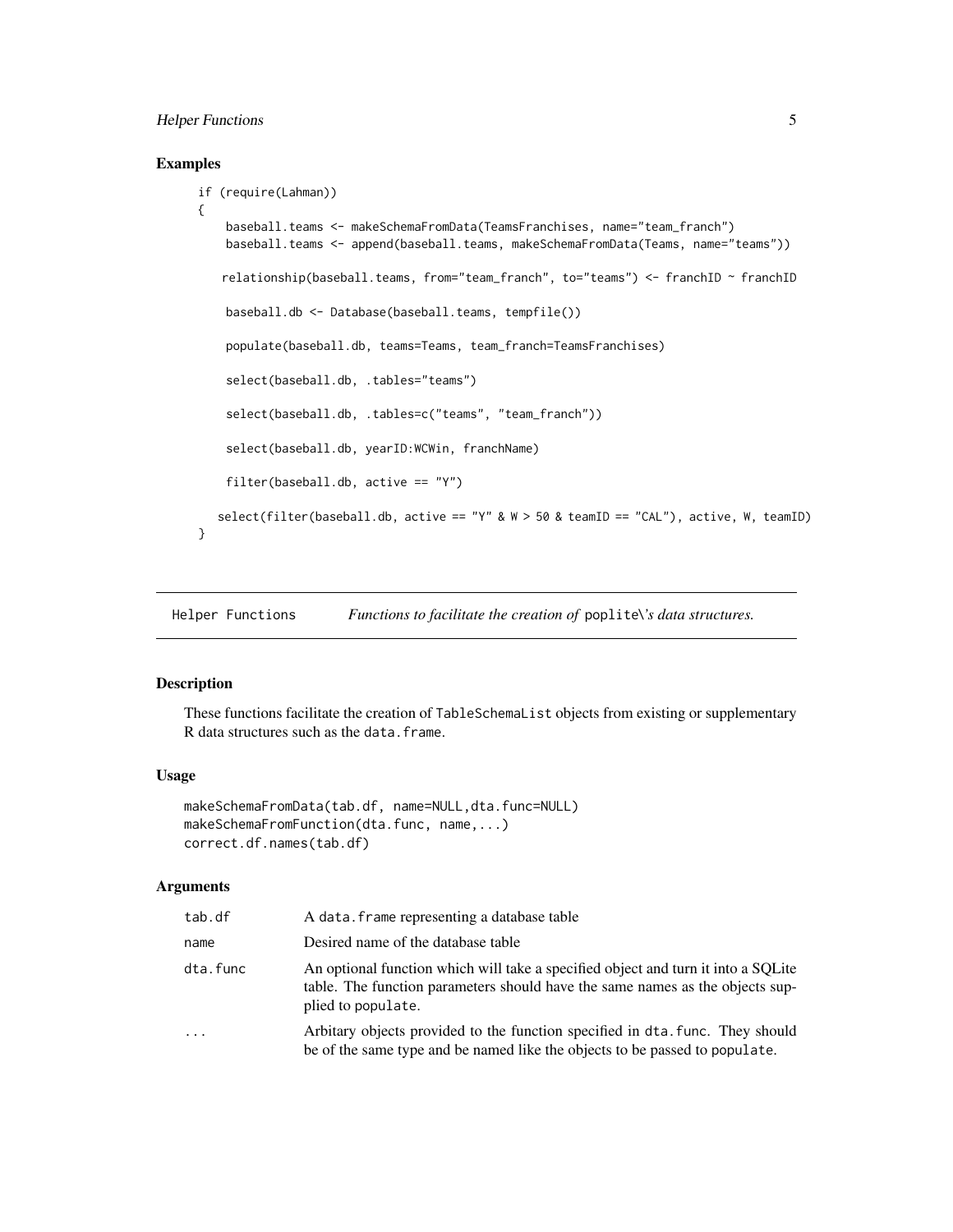#### <span id="page-5-0"></span>Value

makeSchemaFromData A TableSchemaList object makeSchemaFromData A TableSchemaList object correct.df.names A data.frame with valid names for SQLite

# Author(s)

Daniel Bottomly

#### See Also

[TableSchemaList](#page-5-1)

## Examples

```
if (require(Lahman))
{
  franches <- makeSchemaFromData(TeamsFranchises, name="team_franch")
  show(franches)
  makeSchemaFromFunction(function(x) head(x), name="team_franch", x=TeamsFranchises)
  test.df <- TeamsFranchises
  names(test.df)[1] <- "franch.ID"
  names(test.df)
  names(correct.df.names(test.df))
}
```
<span id="page-5-1"></span>TableSchemaList-class *Class* "TableSchemaList"

# Description

A list-based representation of a SQLite database which provides a simple approach to loading data into a database as well as merging with the existing data. See the vignette for more complex examples.

#### Objects from the Class

Objects can be created by calls of the form new("TableSchemaList", tab.list, search.cols).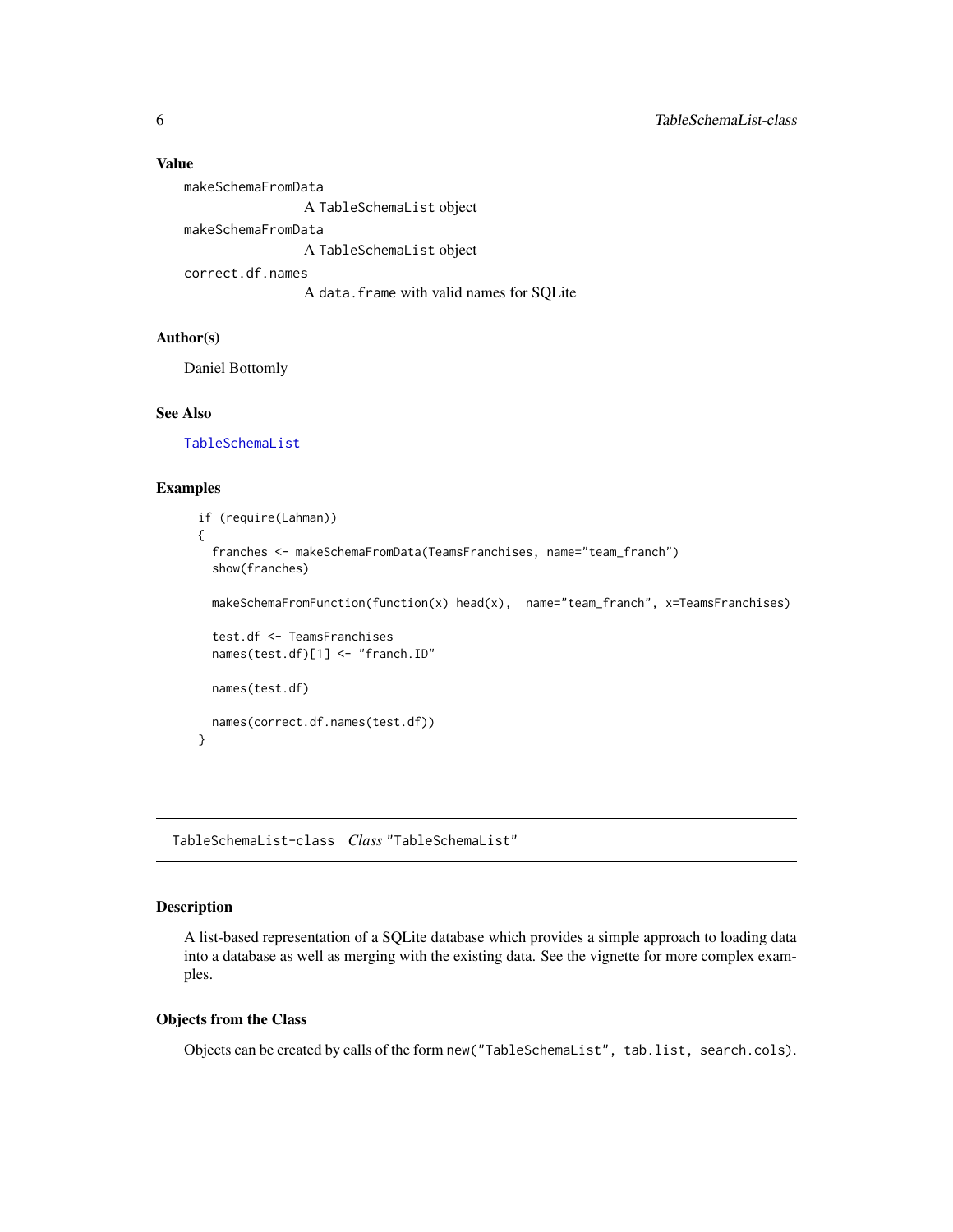#### **Slots**

tab.list: Object of class "list" A list of lists with each list representing a table and each element containing information on the definition of columns. There should be 6 elements to the list: db.cols a character vector containing the names of the columns db.schema a character vector of the same length as db.cols which contains the columns types (e.g. TEXT, INTE-GER) db.constr a character string containing the statement at the end of a query indicating constraints dta.func a function which when applied to the input (usually a list) provides a data.frame to be inserted into the database. should.ignore a boolean value indicating whether duplicates implied by the constraints should be ignored upon insertion foreign.keys a list (or NULL) containing several elements named by each table to be joined. The two elements are local.keys which are the columns that should be kept from joining of the two tables and ext.keys which are the columns used in the joining.

#### Methods

length signature(obj = "TableSchemaList") Return the number of tables in the object

- append signature(obj = "TableSchemaList"), x, values, after=length(x): Return a new TableSchemaList object consisting of x, the object to be modified, values the object( $s$ ) to be added and after the element of x to place them after.
- columns signature(obj = "TableSchemaList") Returns a list of length equal to the number of tables where each element contains columns for the given table.
- tables signature(obj = "TableSchemaList") Returns a vector of the table names in the object.
- createTable signature(obj = "TableSchemaList"), table.name, mode=c("normal", "merge"): Produces a create table statement based on the table specified in table.name and whether the table should be temporary for merging purposes or normal permanent table
- insertStatement signature(obj = "TableSchemaList"), table.name, mode=c("normal", "merge"): Produces an insert statement based on the table specified in table.name and whether the table should be temporary for merging purposes or normal permanent table. This insert statement will be used in conjunction with dbGetPreparedQuery in the RSQLite package and the data. frame resulting from the dta. func function to populate the initial database table.
- mergeStatement signature(obj = "TableSchemaList"), table.name: Produces a statement joining an existing table and a temporary one and inserting into a new (non-temporary) tables
- 'relationship<-' signature(obj = "TableSchemaList"), from, to, value: Provides a mechanism to specify how two tables are connected to each other in a database. The arguments from and to should refer to tables in the specified TableSchemaList. The value should be a formula describing how the column(s) correspond to each other. The special value '.' refers to the autoincremented integer column if applicable. The simplest use would be to specify that two tables should be joined on the same column (e.g. column1~column1). Another typical use would be two say that the combination of one or more columns in one table should uniquely identify a row in another table (e.g. .~column1+column2).
- 'constraint<-' signature(obj = "TableSchemaList"), obj, table.name, should.ignore=T, constr.name=NULL, value: Allows the specification of uniqueness constraints for a given table (table.name) using the specified columns provided as a single sided formula (e.g.  $\sim$  column). should.ignore specifies whether a row of the input dataset should be ultimately ignored if determined to be duplicate in terms of the specified columns, by default it is set to TRUE. By default, constr.name sets the constraint name as 'table.name idx', this can be changed by specifying constr.name. Setting this to NULL removes the constraint.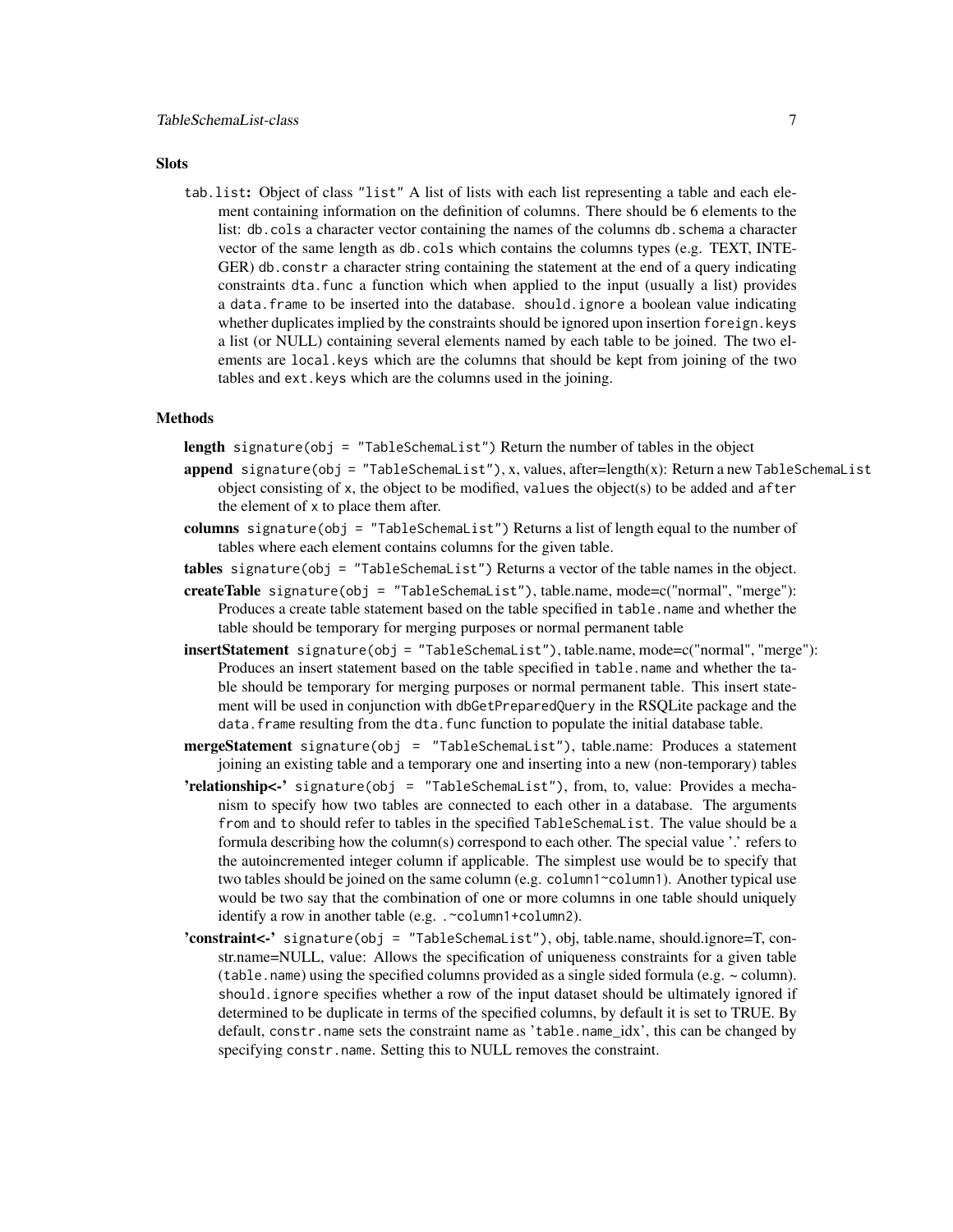#### Author(s)

Daniel Bottomly

#### Examples

```
if (require(Lahman))
{
 baseball.teams <- new("TableSchemaList")
 franches <- makeSchemaFromData(TeamsFranchises, name="team_franch")
 baseball.teams <- append(baseball.teams, franches)
 teams <- makeSchemaFromData(Teams, name="teams")
 baseball.teams <- append(baseball.teams, teams)
 salaries <- makeSchemaFromData(Salaries, name="salaries")
 baseball.teams <- append(baseball.teams, salaries)
 relationship(baseball.teams, from="team_franch", to="teams") <- franchID ~ franchID
 relationship(baseball.teams, from="teams", to="salaries") <- teamID ~ teamID
 constraint(baseball.teams, "team_franch") <- ~franchID
 tables(baseball.teams)
 columns(baseball.teams)
```
}